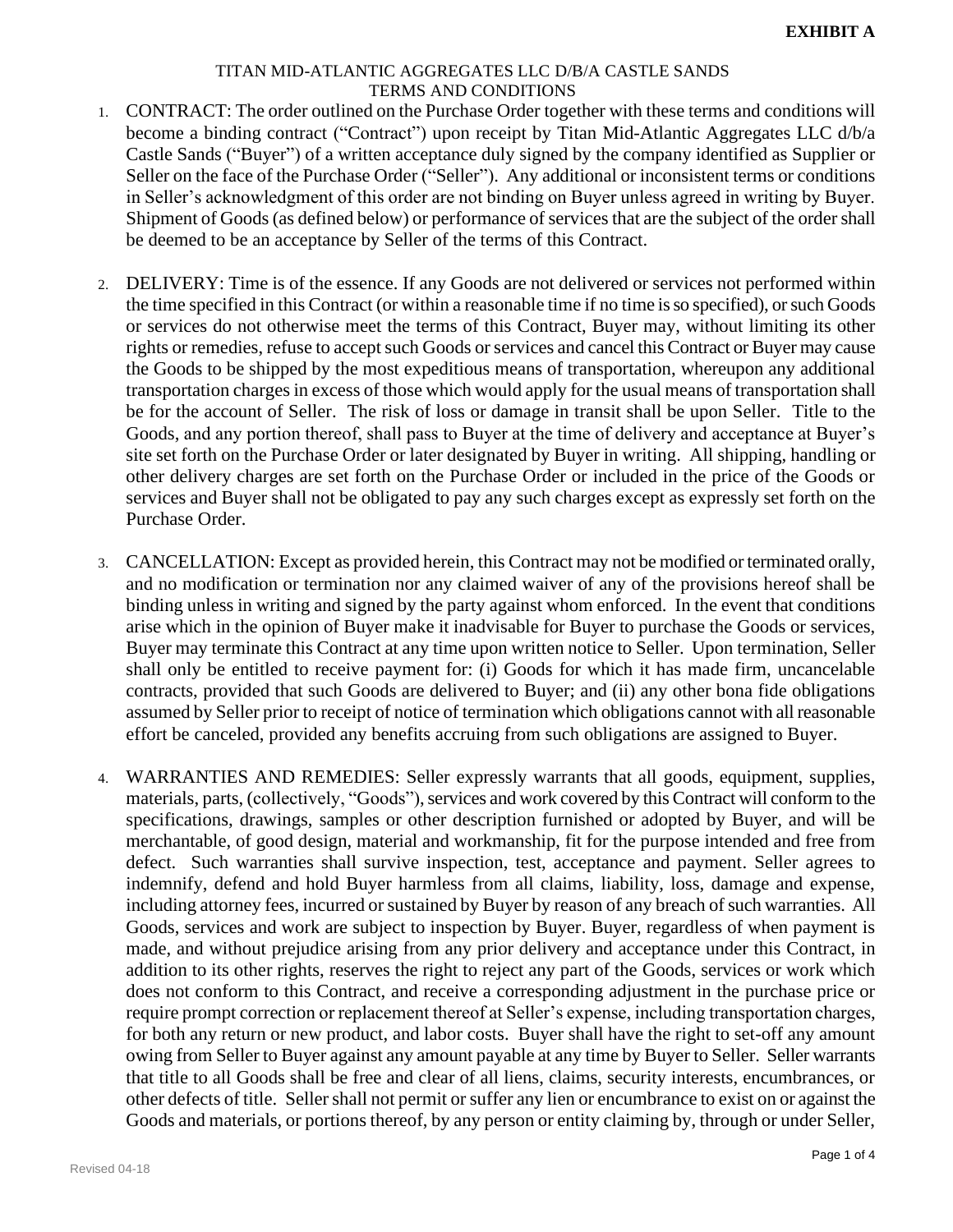its subcontractors or suppliers. If any such lien or encumbrance is filed or imposed, Seller shall immediately cause such lien to be discharged within five (5) days of its receipt of such lien notification. In the event Seller fails to achieve the foregoing, Buyer will have the right but not the obligation to pay all costs, including attorney's fees and other administrative costs incurred, to obtain a release and discharge of such lien and Seller will be liable for such costs. Seller shall indemnify, defend and hold Buyer harmless from and against all claims arising out of such liens and/or encumbrances. The rights and remedies of Buyer and the warranties of Seller set forth in this Contract shall not be exclusive and are in addition to any other rights, remedies and warranties provided by law or under this Contract. The failure of either party to enforce any rights under this Contract shall not constitute a waiver of such rights or any other rights under this Contract.

- 5. BUYER'S PROPERTY: All equipment or material furnished to Seller by Buyer, and all drawings, blueprints, jigs, fixtures, printing plates, dies, tools or patterns, etc., prepared in connection with this order or charged by Seller to Buyer shall be the property of Buyer and shall be delivered to Buyer at its written request. Any work of intellectual property, including all patents, copyrights, trade secrets and other such rights (collectively, the "Invention") created as a result of this order shall be the sole property of Buyer. Seller hereby assigns to the Buyer any rights it may have or acquire in such Invention, and shall execute (at Buyer's expense) all documents as Buyer reasonably requests to evidence such assignment and/or Buyer's ownership and rights in such Invention, including all applications and documents used to register or enforce in any and all countries Buyer's patent, copyright, trademark, trade secret and other rights pertaining to such Invention. Seller hereby irrevocably designates and appoints Buyer and its duly authorized officers and agents as Seller's agent and attorney in fact to execute and file any such application or documents and to do all other lawfully permitted acts to further the prosecution or enforcement of Buyer's rights in the Invention with the same legal force and effect as if executed by Seller.
- 6. PATENTS: Seller shall indemnify, defend and hold Buyer harmless from and against all claims, liability, loss, damage, or expense, including attorney fees, for infringement or alleged infringement of any patents, or any litigation based thereon, arising out of the sale or use of the Goods furnished pursuant to this Contract; and Seller shall, if requested by Buyer, assume at Seller's own expense the defense of all suits charging any such infringement.
- 7. INDEPENDENT CONTRACTOR: In the event any Goods ordered hereunder require, in connection with the installation thereof, the services of a contractor engaged by Seller, or a supervisor, engineer or other personnel connected with or employed by Seller, and Seller agrees to furnish same, either with or without charge, such contractor, supervisor, engineer or other personnel in performing such services shall not be deemed to be an agent or employee of Buyer. Seller will be responsible for such parties' performance under this Contract.
- 8. INDEMNITY: Seller agrees to indemnify, defend and hold harmless Buyer from and against any claim, liability, loss, damage, judgment or expense (including attorneys' fees) made or recovered against Buyer occurring by reason of any property damage or any injury, including death to any person (including agents, servants and employees of Buyer and Seller), arising out of or in any way relating to any negligence on the part of Seller, its subcontractors, agents, servants, and employees in the furnishing of any Goods or services contemplated hereunder.
- 9. INSURANCE: Seller agrees to carry liability insurance in amounts and of a type acceptable to Buyer. Seller also agrees to carry Worker's Compensation and Occupational Disease and Employers' Liability insurance in accordance with applicable State and Federal laws acceptable to Buyer. Seller shall furnish two copies of each certificate evidencing the existence of the aforementioned insurance. Each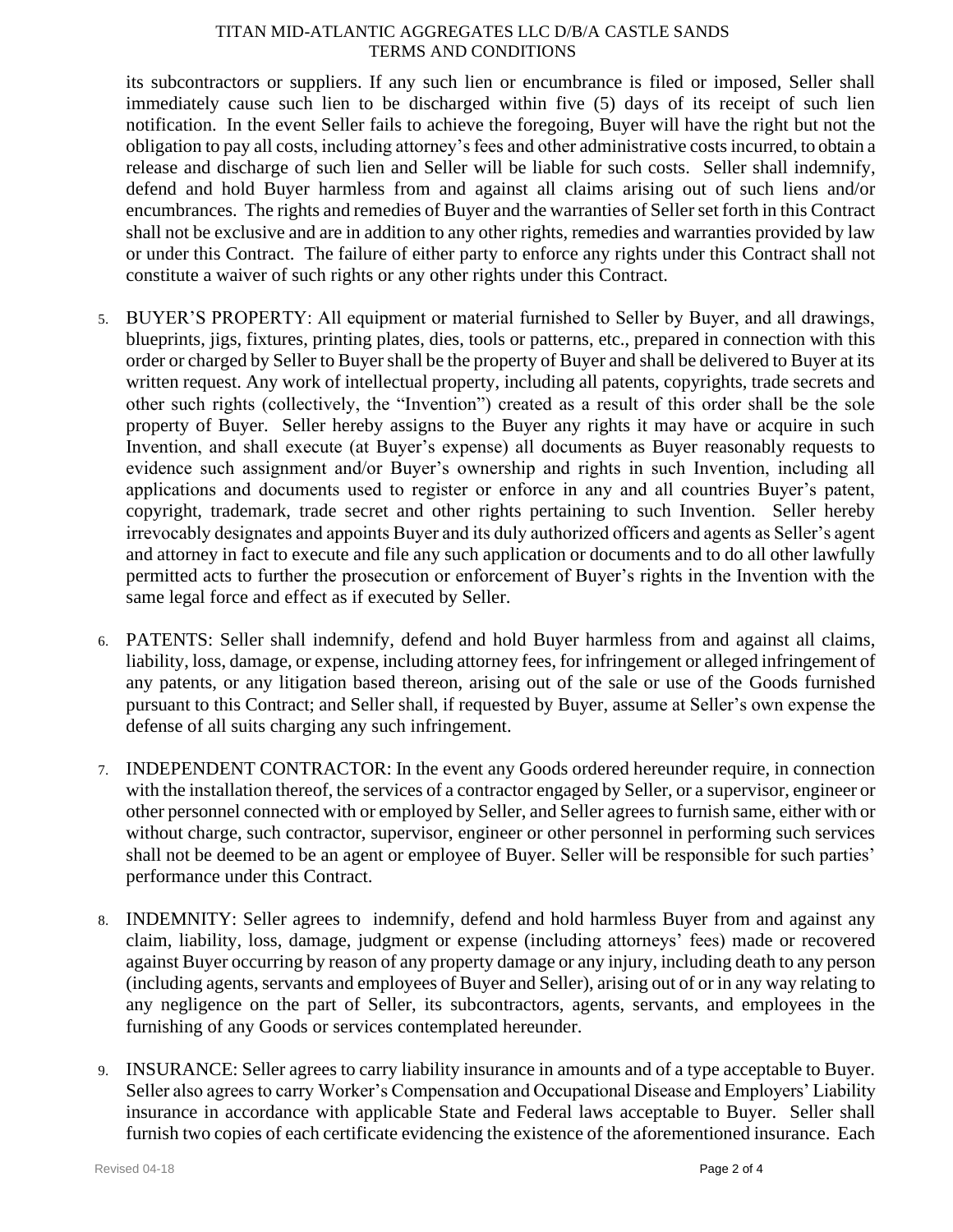certificate shall be endorsed to provide that Buyer will receive 10 days advance notice prior to cancellation or any material change. The obligation of Seller to carry such insurance shall not limit in any way Seller's liability and its obligation to indemnify Buyer as provided above.

- 10. COMPLIANCE WITH LAWS: Seller warrants that in its performance of this Contract it will comply with all applicable Federal, State and local laws, regulations, rulings and orders.
- 11. FAIR LABOR STANDARDS ACT: TO BE APPROVED FOR PAYMENT, ALL INVOICES MUST CARRY THE FOLLOWING CERTIFICATION: "WE HEREBY CERTIFY THAT THESE GOODS WERE PRODUCED IN COMPLIANCE WITH THE FAIR LABOR STANDARDS ACT OF 1938, AS AMENDED, AND THE REGULATIONS THEREUNDER."
- 12. ASSIGNMENT: No assignment of this Contract or any portion thereof or any money due or which may become due hereunder shall be made without the prior written consent of Buyer. Any merger, consolidation, transfer of assets, event or transaction resulting (by operation of law or otherwise) in a change of ownership control of Seller or Seller's business shall be deemed to be an assignment for purposes of this Contract. In addition to constituting a default under this Contract, any assignment or attempted assignment made in violation of this section shall be null and void, and the assignee shall acquire no rights thereunder.
- 13. APPLICABLE LAWS: This Contract and the respective rights and obligations of the parties with regard thereto, shall be governed by and construed according to the laws of the State in which the Goods are delivered or the services performed.
- 14. EQUAL EMPLOYMENT OPPORTUNITY: Buyer is an equal opportunity employer. Therefore, the applicable provisions of the Equal Employment Opportunity clause of Executive Order 11246 including Paragraphs 1 through 7 of Section 202 and the implementing Rules and Regulations of the Office of Federal Contract Compliance Programs, the Vietnam Era Veterans Readjustment Assistance Act of 1974, section 503 of the Rehabilitation Act of 1973, and 15 USC §637(a), each as amended, and regulations issued pursuant to each are incorporated herein by specific reference as part of this agreement. Pursuant to Executive Order 11246 and 41 CFR §60-1.8, and by acceptance of this Contract, the **Contractor certifies that it does not and will not maintain any facilities in a segregated manner or permit its employees to perform where segregated facilities are maintained; and agrees that it will obtain a similar commitment from its covered suppliers and subcontractors prior to award of any nonexempt contract.**
- 15. OSHA/MSHA: In addition to the provisions of Paragraphs 4 and 10 above, Seller expressly represents and warrants that all equipment, supplies, material, parts, services and work covered by this Contract will comply in all respects with all applicable standards, rules and regulations issued under Federal Occupational Safety and Health Act and Mine Safety and Health Act and applicable state law. With respect to the foregoing warranty Buyer shall be entitled to the benefits of the provisions of Paragraph 4 with respect to (I) survival not withstanding inspection, test, acceptance and payment, and (II) indemnification and defense obligations.
- 16. PROPRIETARY INFORMATION: All plans, drawings, specifications and the subject matter contained therein and all other information given to Seller in connection with this Contract involve valuable property rights of Buyer and shall be held confidential by Seller, shall remain the property of Buyer and shall not be used by Seller for any purposes other than for performance of its obligations under this Contract. Seller agrees that, as far as possible, it will keep confidential the making of this Contract and the terms hereof. Seller agrees not to use for publicity purposes any information with respect to this